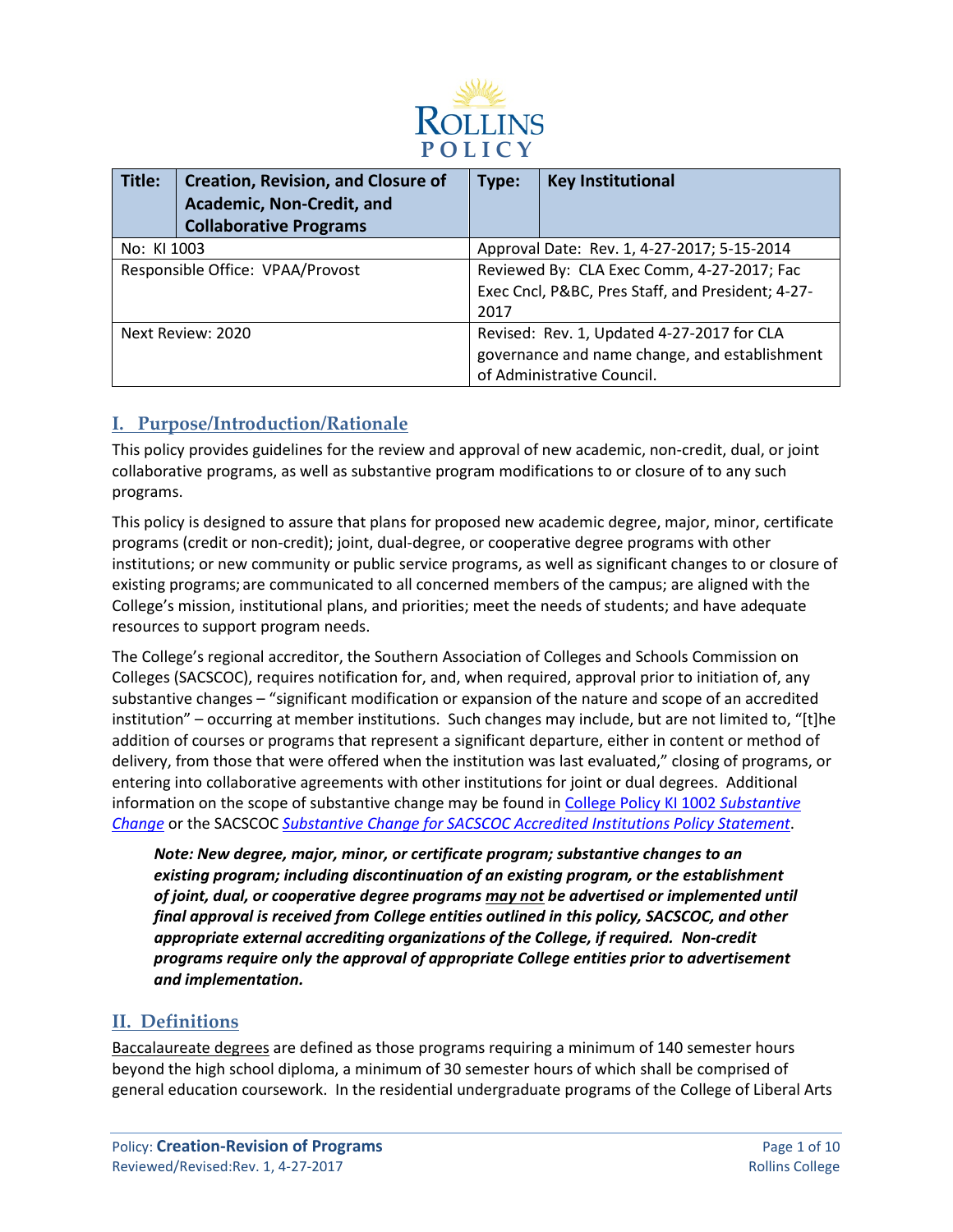(CLA), at least 50% of the semester hours required for undergraduate degrees shall be earned through coursework completed at Rollins. In evening undergraduate programs of the Hamilton Holt School (Holt) at least 25% of the semester hours required for the degree shall be earned through coursework completed at Rollins.

Master's degrees are defined as those programs requiring a minimum of 30 semester hours beyond the baccalaureate degree. At least 33% of the semester hours required for master's degrees shall be earned through instruction at Rollins.

Doctoral degrees are defined as those programs requiring a minimum of 50 graduate semester credit hours beyond the baccalaureate degree with at least 30 graduate semester hours beyond the master's degree, including a maximum of 12 hours of dissertation hours and a maximum of 23 dissertation preparation hours.

Undergraduate majors are defined as coherent programs of study in an academic discipline leading to a baccalaureate degree in the given academic area of specialty.

Undergraduate and graduate minors, concentrations, or certificates are defined as coherent clusters of academic courses comprising a distinct curricular pattern in a single discipline. Minor, concentration, and certificate programs normally require a minimum of 15-18 semester credit hours of prescribed coursework.

Credit certificate programs are defined as coherent clusters of credit coursework culminating in a certificate or other credential offered by one of the College's schools.

Non-credit certificate programs are defined as coherent clusters of non-credit coursework culminating in a certificate or other credential offered by one of the College's schools. When appropriate and available, certificate programs of the College are typically recognized by relevant professional organizations.

Dual academic degree programs are defined as those between Rollins and one (or more) institutions in which "students study at two or more institutions and each institution grants a separate academic award bearing only its name, seal, and signature."

Joint academic degree programs are those between Rollins and one (or more) institutions in which "students study at two or more institutions and the institutions grant a single academic award bearing the names, seals, and signatures of each of the participating institutions."2

Dual and joint academic degree programs are typically governed by Memorandums of Understanding (MOUs) between the College and other participating institutions. These MOUs articulate agreed-upon academic completion requirements and the awarding of degrees, diplomas, or certificates.

# **III. Procedure or Application**

#### **A. General Guidelines**

The Rollins College Board of Trustees has full authority to "prescribe and regulate the course of studies to be pursued in all departments of the College" and "establish or eliminate degree programs" (Bylaws of Rollins College, Art. I, Sect. 8, p. 2). As noted in the Bylaws, the Board has entrusted and charged the faculty of the College of Liberal Arts (CLA) and the Crummer Graduate School of Business (Crummer), respectively, with responsibility for the academic programs of the College (Bylaws, Art. III, Sect. 7, p. 13). These responsibilities include curricular content, quality, and effectiveness of credit-bearing programs and courses that culminate in the awarding of academic degrees, diplomas, or certificates (Bylaws, Art. IV, p. 16). Non-credit programs of study that culminate in certification document are reviewed administratively in consultation with the appropriate faculty governance entities.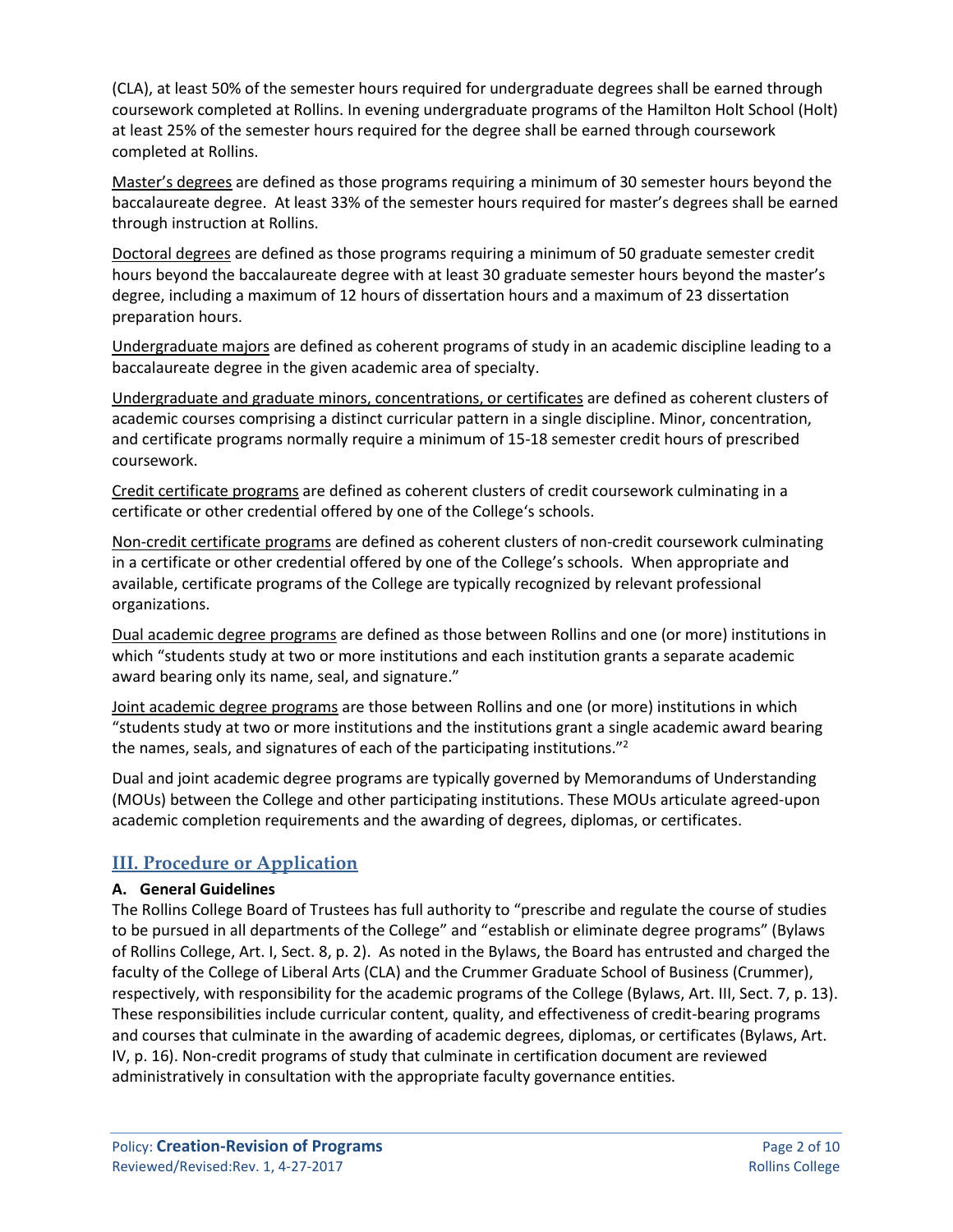Once formally recommended by appropriate faculty governance entities, new degree, major, minor, certificate programs; substantive changes to an existing program; closure of existing programs, or the establishment of joint, dual, or cooperative degree programs are implemented by the College's administration in consultation with sponsoring faculty. Non-credit programs may be initiated by faculty or administrators of the College and the recommendations of the faculty are reviewed in consultation with the appropriate faculty governance entity or entities.

In the case of new degree programs or significant program revisions with resource implications, administrative review is also required by the College's Administrative Council and President to assure alignment to mission and strategic goals, and assure that adequate resources can be allocated to establish and sustain the program.

In the case of both new degree programs and the closure of existing programs, approval by the College's Board of Trustees and appropriate external accrediting bodies is required. Proposals for all new programs or closure of existing programs, must include a Vice President for Academic Affairs and Provost (VPAA/Provost) Summary Information Worksheet and a detailed justification and rationale based on the College's mission, institutional plan, available resources, and the needs of students. Per appropriate Faculty Bylaws, faculty governance review and recommendation processes follow the steps noted in Part B (below).

Establishment of or significant changes to exchange, joint, or dual degree programs with international or non-regionally accredited institutions, as well as new study abroad sites and providers, require additional consultation with the Office of International Programs and/or the Office of International Student and Scholar Services. The number of students involved, transfer of credit arrangements, and associated matters must be detailed in the VPAA/Provost Program Information Sheet (attached) and full proposal.

**Note***: No new academic degree, major, minor, certificate program, or substantive change to an existing credit-bearing program, including discontinuation of an existing program, may be advertised or implemented until final approval is granted from the appropriate College entities outlined in this policy, SACSCOC, and other appropriate external accrediting organizations of the College as required. The VPAA/Provost will communicate approvals to program Sponsor(s) and Dean(s) to initiate program implementation, changes, or termination.*

#### **B. Review and Approval Process**

The VPAA/Provost Program Review Pathway and Academic Program Information Sheet provide a twostep pathway for the review and recommendation of new programs (including joint and dual degree initiatives) or significant changes to existing programs (including program discontinuation) by both faculty governance bodies and appropriate administrative entities.

Departments, programs, faculty, staff, or administrators (hereinafter "Sponsors") considering new credit-bearing academic programs (including joint or dual degrees), significant revision of existing programs, or discontinuation of an existing program, are strongly encouraged to meet with the appropriate Dean(s), faculty governance Chairs, and VPAA/Provost, to discuss preliminary plans as early as possible in the development process. These meetings are intended to promote communication about possible program changes, resource needs, and documentation required, if any, for accrediting bodies prior to development and submission of full proposals.

**1. Review Process for New Credit Programs** (including Credit Certificate programs and joint and dual degrees) **or Substantive Changes to Existing Credit Programs** (including discontinuation/closure).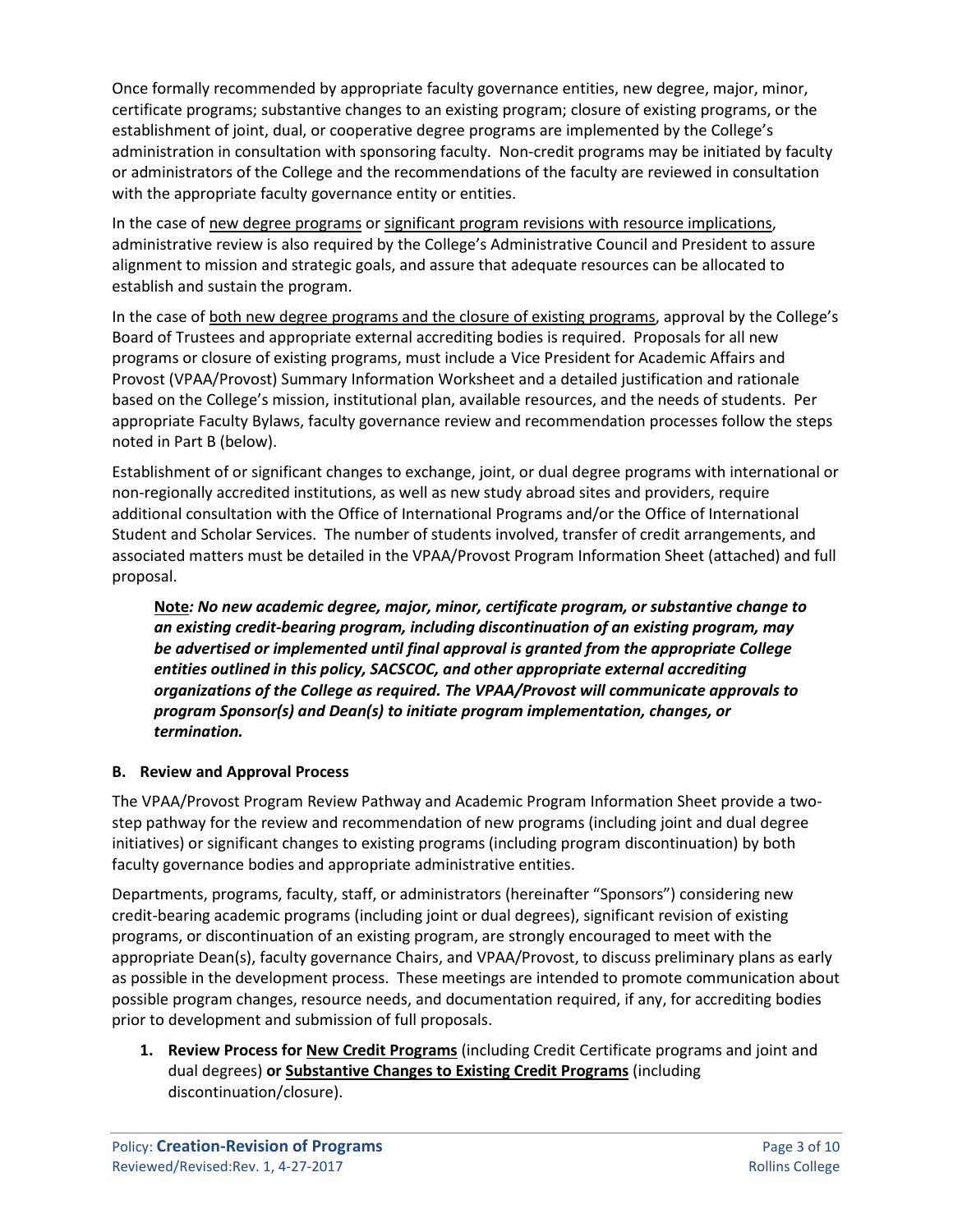A. *Preliminary Concept Review***.** Sponsor(s) prepare(s) a VPAA/Provost Academic Program Information Sheet (Appendix A). This summary concept document serves as a briefing paper for preliminary conversations with and notification of appropriate Dean(s), faculty governance committee chairs, and the VPAA/Provost, and serves as a cover sheet for full proposal review.

The VPAA/Provost consults with the President and shares the results of that review with the program Sponsor(s). See the *[Academic Approval Process Pathway](#page-5-0)* document included with this policy for additional information.

- B. *Full Program Proposal Review***.** Sponsor(s) develop a full program proposal for formal faculty governance review describing:
	- the rationale and need for new program or modification of an existing program,
	- intended student learning outcomes,
	- budget and resource requirements,
	- a curricular plan (Catalog/ue copy) articulating program requirements, and
	- a Demonstration of Learning (DoL, assessment of student learning outcomes) plan.

The VPAA/Provost Academic Program Information Sheet noting appropriate reviews and notifications and full proposal is forwarded to the Curriculum Committee(s) of CLA and/or Crummer, respectively, for formal consideration and recommendation. Proposals for programs in Holt are first reviewed with the Holt Dean and then follow the same curricular approval processes described above for CLA, depending on the academic discipline involved.<sup>[1](#page-3-0)</sup>

- C. *Administrative Review*. In the case of new programs or significant changes requiring new or additional resources, once approved by faculty governance, an administrative review and recommendation by the College's Administrative Council and President, is facilitated by the VPAA/Provost to assure fit to mission and strategic goals, and that adequate resources are available to support proposed changes.
- E. *Trustee Approval, If Required*. In the case of new degree programs (a new type of degree not previously offered by the College, not a new major within an existing degree program), or discontinuation of an existing program, review and approval by the College's Board of Trustees is required. The VPAA/Provost obtains approval from the Education Committee of the Board of Trustees.
- F. *Accreditor Approval, If Required*. Once College approvals are complete, an appropriate proposal, if required, for substantive change will be prepared by the Sponsors(s) and Dean(s) in collaboration with the VPAA/Provost staff and submitted to SACSCOC, or other external accrediting organizations, as required.

**Note***: No new academic degree, major, minor, certificate program, or substantive change to an existing credit-bearing program, including program discontinuation, may be advertised or implemented until final approval is granted from the College entities outlined in this policy, SACSCOC, and other appropriate external accrediting organizations of the College as required. The VPAA/Provost will communicate approvals to program Sponsor(s) and Dean(s) to initiate program implementation changes, or termination.*

<span id="page-3-0"></span> $\overline{1}$ Actions of the CLA Curriculum Committee are subsequently reported to and reviewed by the Executive Committee of the CLA faculty.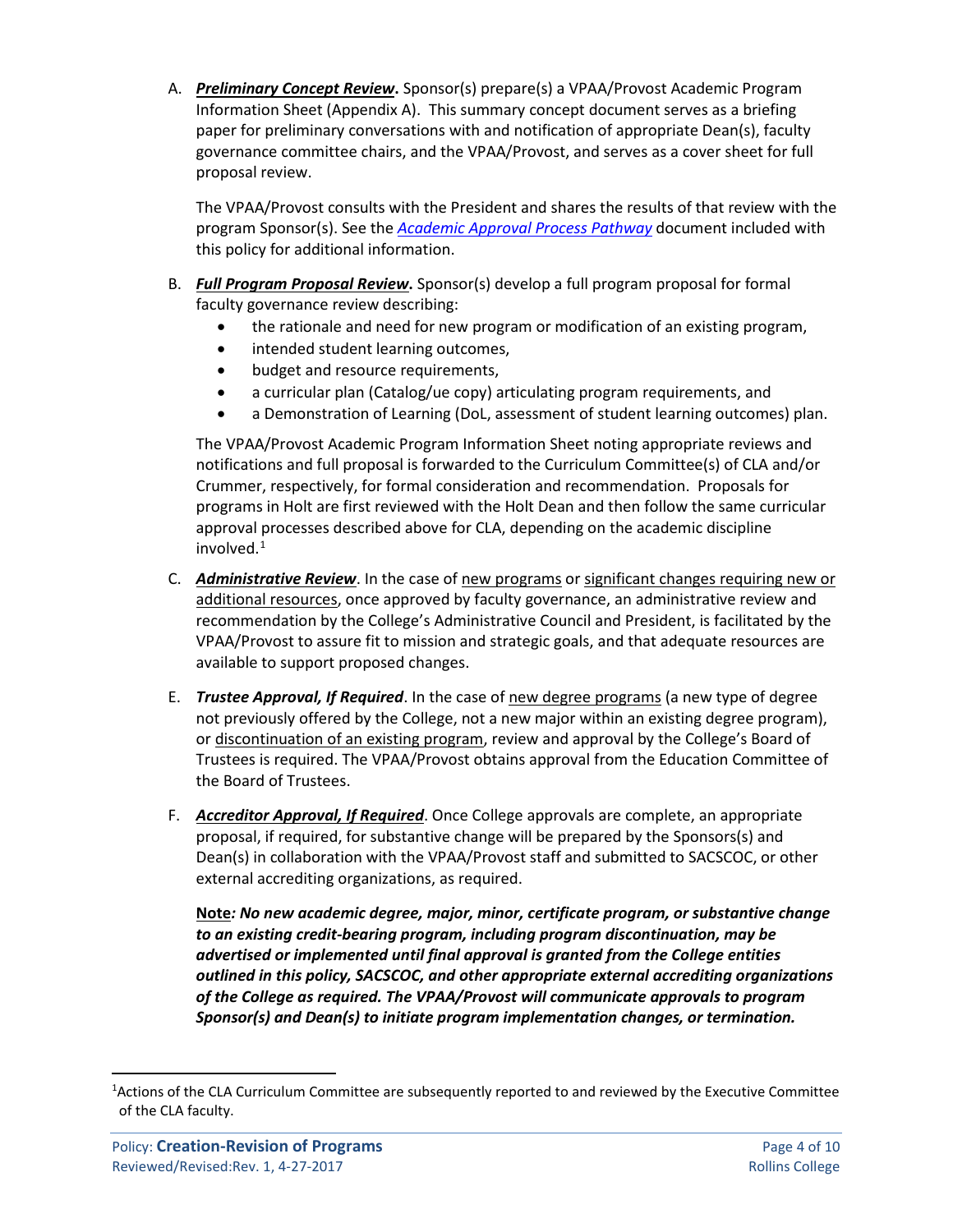#### **2. Non-Credit Programs**

- **A. Crummer.** Non-credit programs of the Crummer Philanthropy and Nonprofit Leadership Center, and Management and Executive Education programs are approved by program directors in consultation with the Dean of Crummer, or designate of the Dean, with final approval from the VPAA/Provost. Program effectiveness and participant outcomes are assessed by each unit and are reported annually through the College's Administrative Effectiveness System (AES).
- **B. Holt.** Non-credit programs of Holt or its Center for Lifelong Learning follow the review and approval process below.
	- 1. Sponsoring department, program, committee, staff member, or administrator (Sponsor) develops a proposal describing:
		- the rationale and need for new program or modification of an existing program;
		- intended participant outcomes;
		- budget and resource requirements;
		- a curricular plan articulating program requirements; and
		- an AES plan for evaluating participant outcomes and program effectiveness.
	- 2. The proposal is forwarded by the Sponsor(s) to the Dean of Holt. The Dean of Holt notifies the chair of the CLA Curriculum Committee of the proposal and provides a copy for review. The proposal is then submitted to the VPAA/Provost, along with comments from the faculty leadership, for approval. The VPAA/Provost will consider alignment to mission and budgetary implications, and may consult with other constituencies, if needed. Approval is communicated to the Sponsor(s) and Dean by the VPAA/Provost.

# **IV. Related Policies or Applicable Publications**

Rollins College. (2013). *[Key Institutional \(KI\) Policy 1002](https://rpublic.rollins.edu/sites/IR/Shared%20Documents/KI%201002%20Substantive%20Change%20Policy.pdf) Substantive Change*.

Southern Association of College and Schools Commission on College (SACSCOC). *Agreements involving joint and dual academic awards: Policy and procedures*[. http://www.sacscoc.org](http://www.sacscoc.org/)

Southern Association of College and Schools Commission on College (SACSCOC). *[Substantive Change for](http://www.sacscoc.org/pdf/081705/SubstantiveChange.pdf)  [SACSCOC Accredited Institutions Policy Statement](http://www.sacscoc.org/pdf/081705/SubstantiveChange.pdf)*[. http://www.sacscoc.org](http://www.sacscoc.org/)

Rollins College. (2002, amended). *Bylaws of Rollins College*.

Rollins College. (2016.) *Bylaws of the Faculty of the College of Liberal Arts, Article V Governance Structure, Section 1; Article VI, Section 1-2; and Article VII, Section 1*.

Rollins College. (2014.) *Bylaws of the Faculty of the Crummer Graduate School of Business, Section VI Bylaws, Article III, Faculty Responsibilities, Rights and Duties, Part 1 Academic Programs.*

# **V. Appendices/Supplemental Materials**

[Academic Approval Process Pathway](#page-5-0) [Cover Sheet for New Program Proposal or Substantive Change of an Existing Program](#page-8-0)

# **VI. Rationale for Revision**

Rev. 1, 4-27-2017: Clarification of review and recommendation process, inclusion of academic program discontinuation processes, addition of Program Review Pathway and VPAA/Provost Academic Program Information Sheet, changes to CLA governance, and establishment of Administrative Council.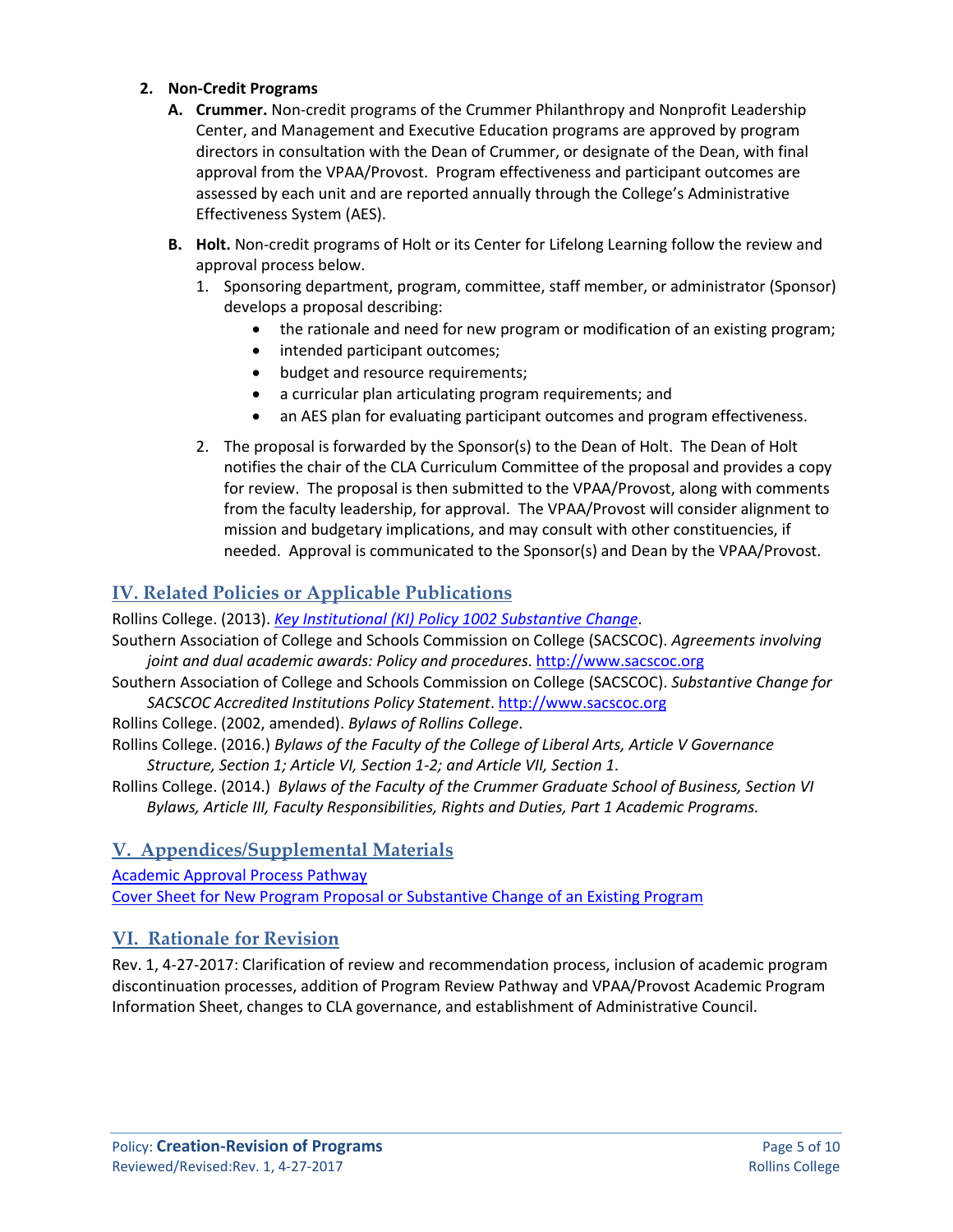

**OFFICE OF THE VICE PRESIDENT FOR ACADEMIC AFFAIRS & PROVOST**

# **Academic Program Review Pathway**

<span id="page-5-0"></span>The academic program review process for both credit and non-credit programs consists of two-steps – preliminary concept and full program proposal review. The Pathway assures that new academic programs (or significant changes to existing programs, including program discontinuation) recommended by the College's faculty are aligned to strategic priorities of the College, support the mission of the institution and sponsoring academic unit, and that the College's administration can identify necessary resources to establish and sustain the program.

As detailed in College policies KI 1003 *Creation and Revision of Academic, Non-Credit, and Collaborative Programs* and KI 1002 *Substantive Change*, some types of academic changes may not require approvals at all levels, or may be advanced through some levels of the process as information items.

The general approval sequences, for new credit, non-credit, and collaborative programs with other institutions, or significant changes to existing programs, including program closures, appear below. The approval process is based on the steps required to develop and offer a new academic degree or non-credit programs. However, significant changes to academic programs, including program closures, also follow the same review process. Faculty governance leaders, Deans, the Vice President for Academic Affairs and Provost (VPAA/Provost), and VPAA/Provost staff, share responsibility for administering this process at Rollins College.

**New Credit Programs or Substantive Changes to Existing Programs**

*(Including credit certificate programs; joint, dual, or collaborative programs with other institutions; and program discontinuation.)*

- **1. Preliminary Concept Review**
- a. Sponsor Completes VPAA/Provost Academic Program Information Sheet
	- b. Sponsor Confers with Appropriate Faculty Governance Body, Dean(s), and VPAA/Provost (e.g., CLA-CC, Crummer-CRC, CLA Executive Committee, Crummer Full Faculty)
- c. Board of Trustees (Notification Only as part of Provost's Reports to Education Committee)
- **2. Full Proposal Notification and Approval**
	- a. Appropriate Faculty Governance Committee(s) and/or Full Faculty
	- b. Administrative Council (*If Additional Resources Required)*
- c. President

d. Board of Trustees (*New Degree Programs and Program Discontinuations Only*)

- e. Southern Association of Colleges and Schools Commission on Colleges (SACSCOC) or other
- external accrediting organizations (*If required, as determined by VPAA/Provost Staff)*

| <b>Non-Credit Program Approvals</b>              |                                       |  |  |  |
|--------------------------------------------------|---------------------------------------|--|--|--|
| <b>Holt</b>                                      | <b>Crummer</b>                        |  |  |  |
| Sponsor(s)                                       | Program Director                      |  |  |  |
| Holt Dean                                        | <b>Crummer Dean or Designee</b>       |  |  |  |
| <b>Faculty Governance (Notification/Comment)</b> | VPAA/Provost                          |  |  |  |
| VPAA/Provost                                     |                                       |  |  |  |
| Planning and Budget Committee (P&BC),            | Planning and Budget Committee (P&BC), |  |  |  |
| If Additional Resources Required                 | If Additional Resources Required      |  |  |  |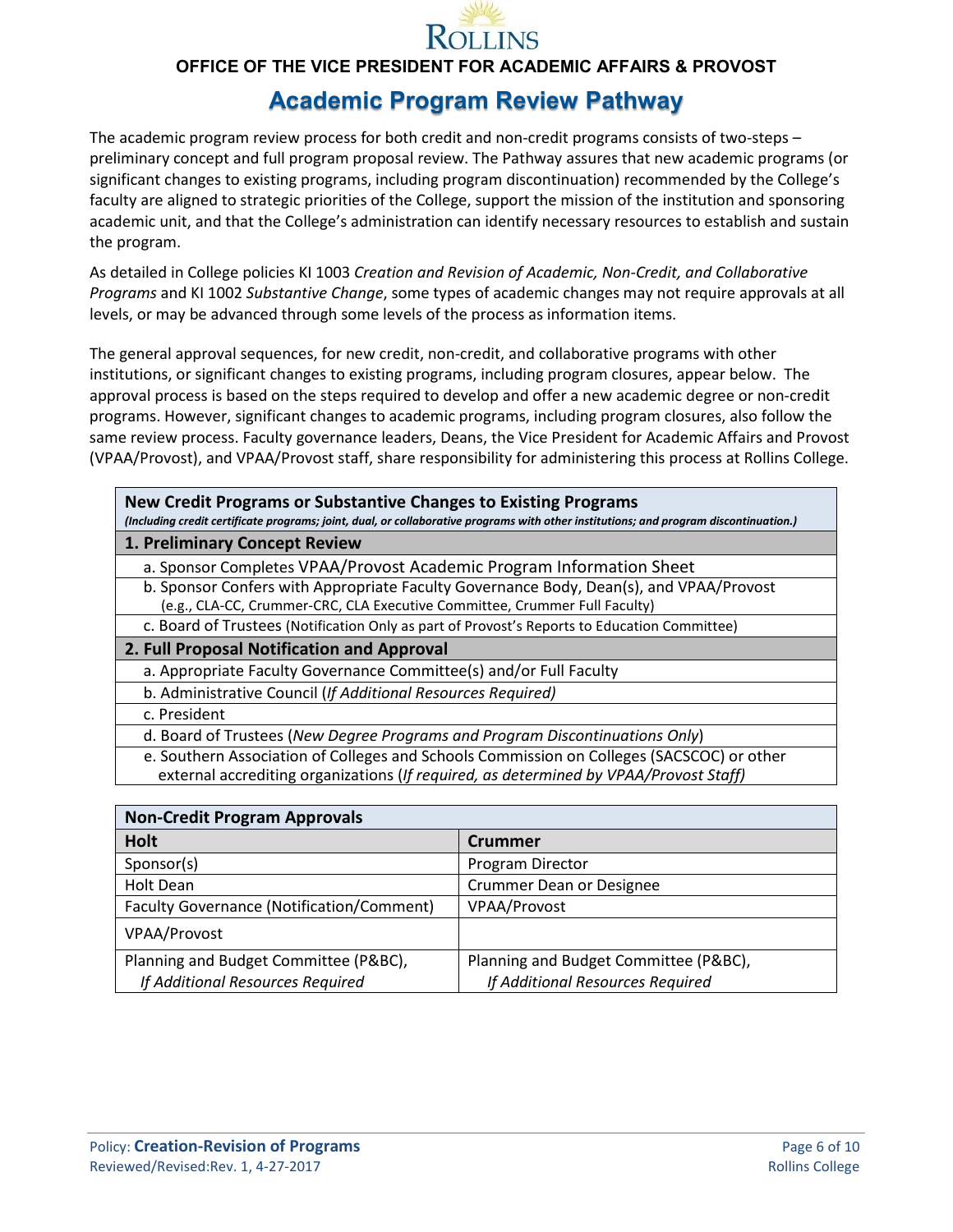**Note:** *No new academic degree, major, minor, certificate program, or substantive change to an existing credit-bearing program, including program discontinuation, may be advertised or implemented until final approval is granted from the College entities outlined in this policy, the Southern Association of Colleges and Schools Commission on Colleges (SACSCOC), and other appropriate external accrediting organizations of the College as required. The VPAA/Provost will communicate approvals to program Sponsor(s) and Dean(s) to initiate program implementation changes, or termination. Non-credit programs require only the approval of appropriate College entities prior to advertisement and implementation.*

## **I. Overview of the Faculty Recommendation and Trustee Approval Process**

Listed below are typical proposals considered in the academic program approval process, as well as general review and approval process details. For a complete list of significant changes requiring notification, review, or approval by SACSCOC, faculty and administrators should consult College [Policy KI 1002](https://rpublic.rollins.edu/sites/IR/Shared%20Documents/KI%201002%20Substantive%20Change%20Policy.pdf)  *[Substantive Change](https://rpublic.rollins.edu/sites/IR/Shared%20Documents/KI%201002%20Substantive%20Change%20Policy.pdf)* .

## **A. Types of Changes in Academic Programs and Structures Requiring SACSCOC Attention**

- All NEW academic credentials, including:
	- majors/tracks/concentrations,
		- minors,
		- certificates,
		- degrees, and
		- name changes.
- Discontinuation/termination/closure of existing academic degree programs.
- New joint, dual, or collaborative programs with other institutions.
- New campus branches or extension centers.
- New schools or name changes of schools.
- New departments, including name changes and transfers to other divisions.
- New centers or institutes, including name changes.

**NOTE:** *Minor* **changes, less than 25% new courses or program changes, to existing programs (including majors, minors, concentrations, stand-alone degrees, or certificate program) that do not require additional resources are not considered substantive changes and require only review and recommendation from appropriate faculty governance bodies with appropriate notification of Deans and VPAA/Provost.**

## **B. Steps in Proposal Development and Review: New Academic Programs**

#### **1. Pre-Proposal Review**

- a. Sponsor reviews College Policies for Required Approval Process (including VPAA/Provost *Academic Program Information Sheet*).
- b. Sponsor prepares preliminary VPAA/Provost *Information Sheet*, including estimated enrollments, projected revenue, and costs.
- c. Sponsor submits VPAA/Provost *Information Sheet* to appropriate faculty governance body.
- d. Appropriate governance body chair adds item to committee agenda for consideration with copies to appropriate Dean and VPAA/Provost for preliminary consideration of alignment to mission and strategic goals and resources needs.
- e. VPAA/Provost or designee informs Sponsor(s), appropriate governance body chair, and Deans of any resource concerns or required notifications to accreditors.
- f. Education Committee of Board of Trustees notified as part of VPAA/Provost's regular report.

## **2. Full Proposal Approval**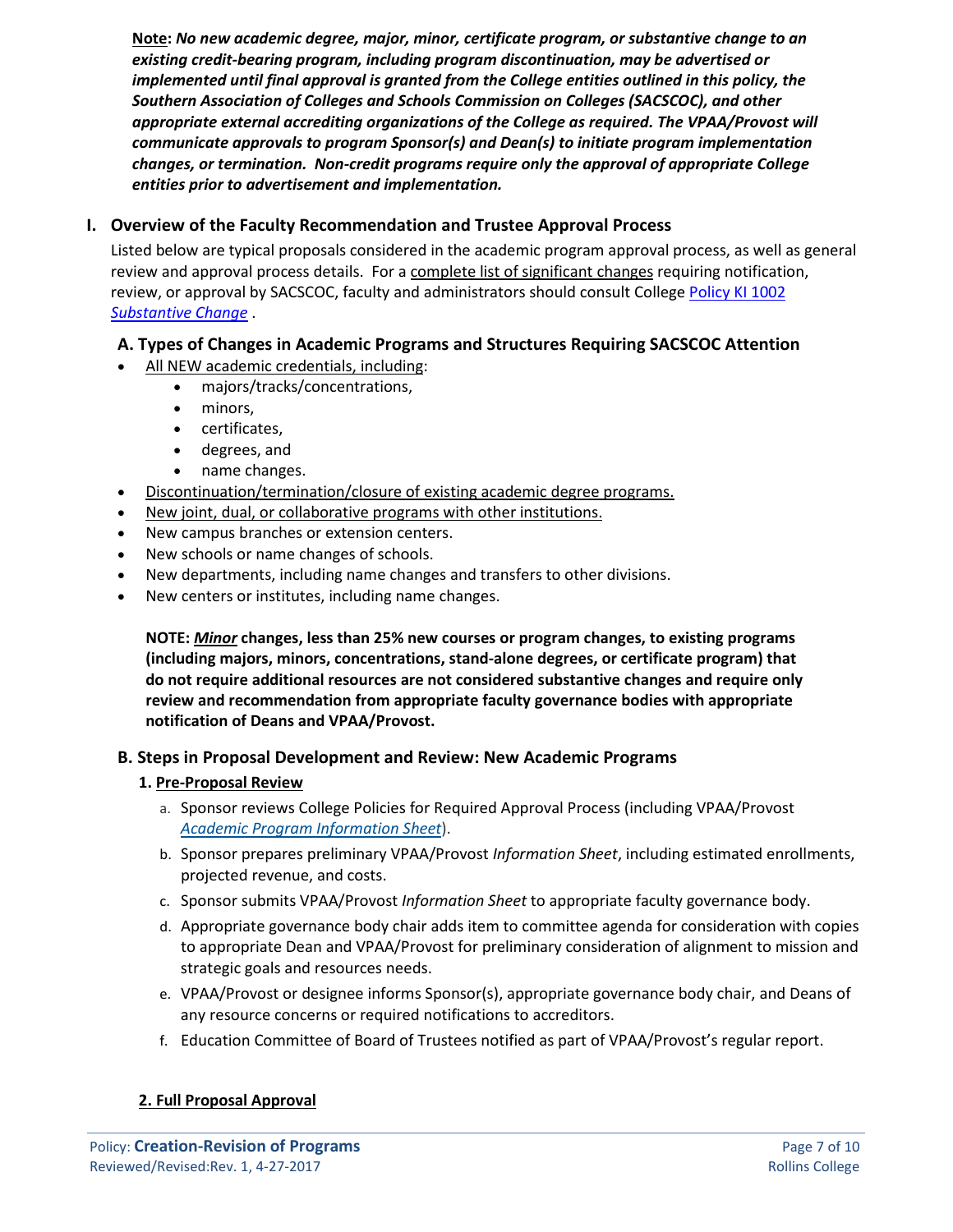- a. Prepare full proposal and update VPAA/Provost *Information Sheet* (if needed).
- b. Submit VPAA/Provost *Information Sheet* and full proposal to appropriate faculty governance body for formal review and recommendation, with copies to Dean and VPAA/Provost.
	- If additional resources are required, VPAA/Provost will submit the proposal to the Administrative Council for review and recommendation.
	- If additional resources are required, VPAA/Provost will submit the proposal with the Administrative Council recommendations to the President for review and approval.
- c. **For new degree programs or closure of existing programs only**, VPAA/Provost submits proposal to Education Committee of the Board of Trustees for approval.
- d. For new degree programs, substantive changes to existing programs, or closure of existing programs, the Sponsor(s) and Dean, in collaboration with VPAA/Provost's Office staff, prepare documentation required for approval by SACSCOC, or other external accrediting organizations.
- e. VPAA/Provost notifies Sponsor(s), Dean, and other concerned constituents of outcome.
- f. New program, program changes, or program discontinuation may be announced and posted to College's websites.

## **II. Board of Trustees Approval: New Degree Programs or Discontinuation of Existing Programs**

New academic degrees comprise those for which a new degree credential, e.g., Executive Doctorate in Business Administration (E.D.B.A.), Master of Public Health (M.P.H.), not previously offered or awarded by the College is proposed. **No outside notifications or advertising of proposed changes may be made until the program is fully approved by the College's Board of Trustees and external accreditors.**

Similarly, the discontinuation of any existing degree program, e.g., the Associate of Arts (AA) or the Master of Planning in Civic Urbanism (MPCU) degrees in the Hamilton Holt School, require recommendation by the appropriate faculty and administrators, formal approval by the College's Board of Trustees, and appropriate notification of the College's accrediting organizations.

Appropriate faculty governance and administrative committees first consider all proposals for new academic degree programs or the discontinuation of existing programs. Once recommended by appropriate faculty governance bodies, proposals for new degree programs requiring new resources are forwarded by the VPAA/Provost to the Administrative Council for review and recommendation. If resources are required and the Administrative Council makes a positive recommendation, the VPAA/Provost's Office then forwards proposals to the President for review and approval. Once approved by the President, the VPAA/Provost forwards the new degree program proposal to the chair of the Education Committee of the College's Board of Trustees for inclusion on its agenda and subsequent presentation to, review by, and approval of the full Board or inclusion on the Administrative Action Report, as appropriate.

### *NOTE*: **Academic changes not requiring Trustee action may be implemented with appropriate internal approvals from the VPAA/Provost and/or President, with notification of the Education Committee of the Board of Trustees as part of the Provost's regular report to the Committee.**

Following Trustee approval, the Sponsor(s), appropriate Deans, Assistant Provost for Institutional Effectiveness, and VPAA/Provost prepare required accrediting agency notifications or substantive change proposals for approval by SACSCOC and/or other College accreditors, as required.

The VPAA/Provost or a member of his/her staff will notify Sponsor(s) and Deans of accrediting agency approval decisions. Once approval is obtained, program proposers may move forward with implementing and advertising the new program.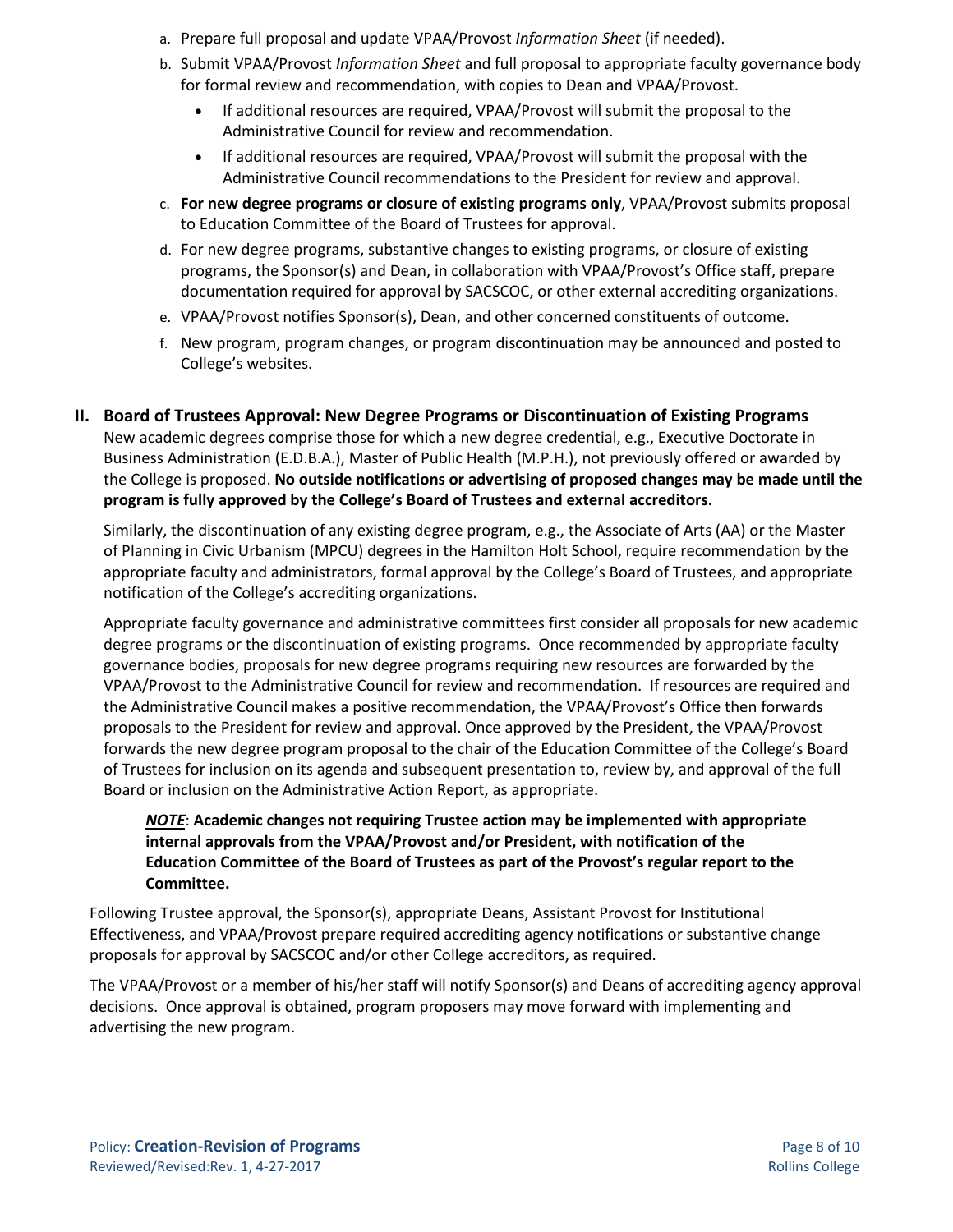

#### **Office of the Vice President for Academic Affairs and Provost ACADEMIC PROGRAM INFORMATION SHEET**

## *New Programs or Substantive Change/Discontinuation of Existing Programs*

<span id="page-8-0"></span>

| <b>Program Name</b>                                              |                                                                                              |      |  |  |
|------------------------------------------------------------------|----------------------------------------------------------------------------------------------|------|--|--|
| <b>College</b>                                                   |                                                                                              |      |  |  |
| <b>Department or Program</b>                                     |                                                                                              |      |  |  |
| Contact(s), E-mail, Phone                                        |                                                                                              |      |  |  |
| <b>Type of Program</b>                                           | Type In Degree, Major, Minor, Certificate, Dual or Joint Degree Program                      |      |  |  |
| Level                                                            | Choose from undergraduate, post-baccalaureate, graduate, doctoral, or certificate            |      |  |  |
| <b>Credit or Non-Credit</b>                                      |                                                                                              |      |  |  |
| <b>Total Credit Hours</b>                                        |                                                                                              |      |  |  |
| <b>Effective Date</b>                                            |                                                                                              |      |  |  |
| <b>Program Need and Fit to</b>                                   |                                                                                              |      |  |  |
| <b>Mission</b>                                                   |                                                                                              |      |  |  |
| <b>Intended Audience</b>                                         |                                                                                              |      |  |  |
| <b>Projected Enrollment</b>                                      |                                                                                              |      |  |  |
| Location(s) of Instruction                                       | Physical location of instruction (e.g. Main Campus, new location, etc.) and means of         |      |  |  |
|                                                                  | delivery (e.g. traditional face-to-face, on-line, blended, etc.). Include information on the |      |  |  |
|                                                                  | percentage of technology-based course delivery if a blended program. Indicate plans or       |      |  |  |
|                                                                  | potential plans for expansion to additional physical locations or additional means of        |      |  |  |
|                                                                  | delivery. If this program is for international exchange or study abroad, briefly describe    |      |  |  |
|                                                                  | transfer of credit arrangements and consult with International Programs or the Office of     |      |  |  |
|                                                                  | International Student and Scholar Services as required.                                      |      |  |  |
| <b>Admission Requirements</b>                                    |                                                                                              |      |  |  |
| <b>Faculty Required/Credentials</b>                              | If existing faculty will staff the program, please explain how teaching in the new program   |      |  |  |
|                                                                  | will affect offerings of the department, e.g., existing majors, minors, general education,   |      |  |  |
|                                                                  | etc.                                                                                         |      |  |  |
| <b>Coursework Required</b>                                       |                                                                                              |      |  |  |
| <b>Student Learning Outcomes</b>                                 | What will students or participants know or be able to do upon completion of the              |      |  |  |
|                                                                  | program?                                                                                     |      |  |  |
| <b>Evaluation &amp; Assessment</b>                               | How will student learning outcomes be assessed and how will program efficacy be              |      |  |  |
|                                                                  | evaluated? Attach Demonstration of Learning plan.                                            |      |  |  |
| <b>Resource Requirements &amp;</b>                               | Will the program require additional resources, from any source, such as faculty, courses,    |      |  |  |
| <b>Project Budget</b>                                            | library materials, equipment, and/or facilities? If such resources are required, indicate    |      |  |  |
| the source of funding to support needs.                          |                                                                                              |      |  |  |
|                                                                  | REVIEW S-APPROVALS                                                                           |      |  |  |
| <b>Sponsoring Department</b>                                     | Signature                                                                                    | Date |  |  |
| OIP or OISSS (if program involves<br>international institutions) | Signature                                                                                    | Date |  |  |
| Dean                                                             | Signature                                                                                    | Date |  |  |
| <b>VPAA/Provost</b>                                              | Signature                                                                                    | Date |  |  |
| <b>Faculty Governance (signatures</b>                            | Signature                                                                                    | Date |  |  |
| from all governance entities)                                    | Signature                                                                                    | Date |  |  |
| <b>Administrative Council (if</b>                                |                                                                                              |      |  |  |
| financial resources required; completed                          | Signature                                                                                    | Date |  |  |
| by VPAA/Provost)                                                 |                                                                                              |      |  |  |
| <b>President</b> (if required)                                   | Signature                                                                                    | Date |  |  |

Policy: **Creation and Revision of Academic, Non-Credit, and Collaborative Programs** Page 9 of 10 Reviewed/Revised:Rev. 1, 4-27-2017